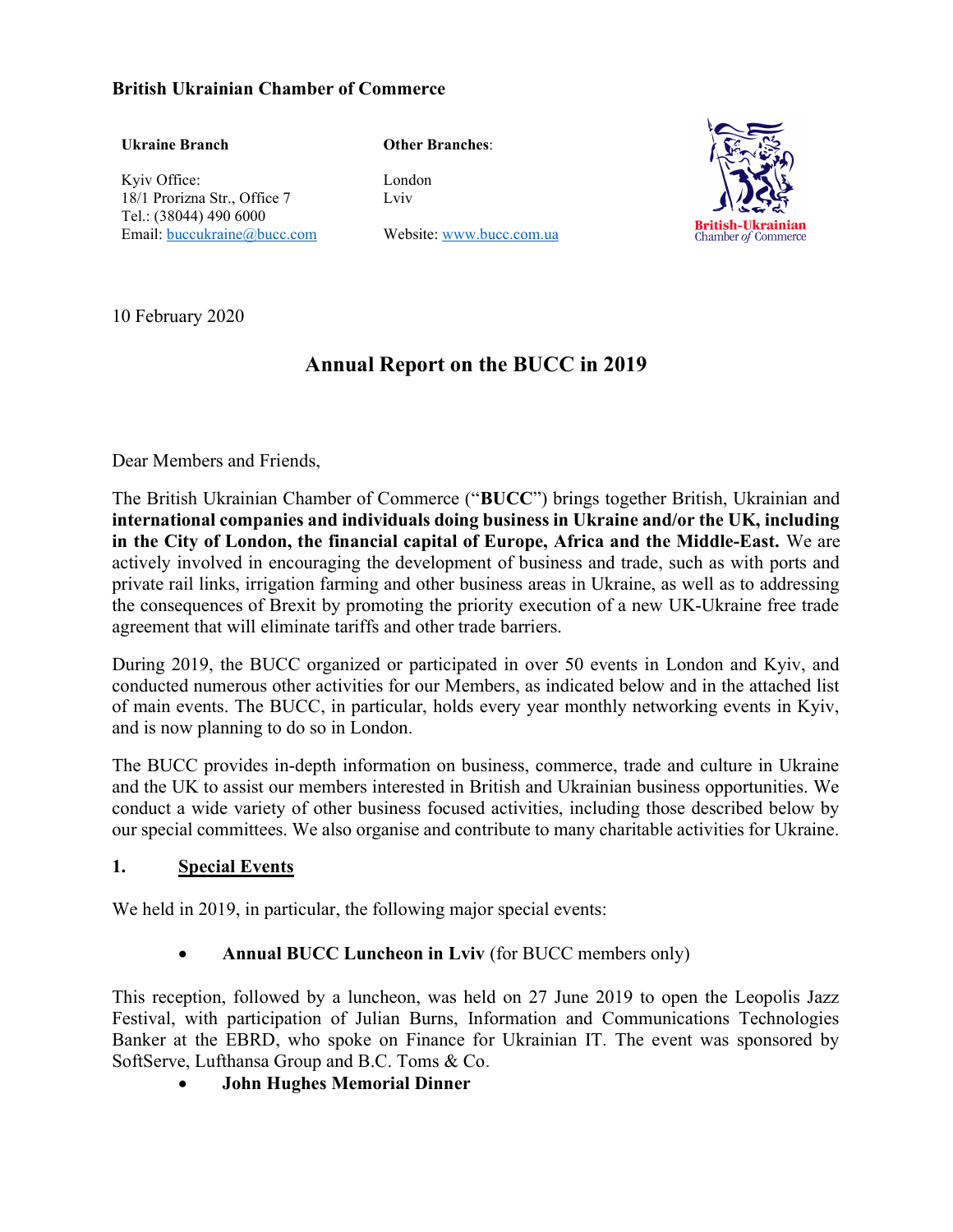The British Ukrainian Chamber of Commerce and the Ukrainian Chamber of Commerce and Industry, with the John Hughes Business Club, held on 21 November 2019 at the Opera Hotel their traditional John Hughes Memorial Dinner to celebrate the achievements of John Hughes, the British founder of Donetsk and of the steel and coal industries in Ukraine. The Guest of Honour for the event was Tymofiy Mylovanov, Minister of Economic Development, Trade and Agriculture of Ukraine.

The Dinner was attended by over 80 leaders from business, including agriculture, energy, finance, heavy industry and IT, and from the Government. It revived the John Hughes Memorial Dinner that the BUCC used to hold with the Donetsk Chamber of Commerce every year in Donetsk and occasionally in London (at the Ironmongers Hall) before the 2014 Russian invasion of Donbass.

## 2. Monthly Networking Receptions

In Kyiv, the BUCC holds its Monthly Reception on the last Wednesday of each month (except in April and December, when it is held mid-month) at leading hotels, restaurants and other interesting venues, like the InterContinental, Opera, Radisson Blue and Premier Palace hotels. Pictures and short press releases on all BUCC events can be found on our website (www.bucc.com.ua) and the BUCC Facebook, Instagram and LinkedIn pages.

For 2020, we are also planning to hold regular meetings in London and Lviv.

## 3. Plans for 2020 – Expansion of the BUCC's Branches and Membership

For 2020, the Chamber has decided (1) to establish new offices, in addition to the Kyiv and London offices, at Lviv; Odesa; Dnipro and Kharkiv, with local committees for each branch, (2) to begin holding events in Lviv, Odesa, Kharkiv and Dnipro, and (3) through our Special Committees on Agriculture, Energy, Infrastructure and Transport, British-Ukrainian IT, Trade, Investment and Brexit, Tourism, Real Estate (including OSBB), Law and Accounting and Art and Design, to focus on addressing especially important issues through particular BUCC projects, including as described below.

## 4. The BUCC E-CARD for Discounts

The BUCC's new membership E-Card system (that will be launched this year) provides substantial (5% to 35%) discounts for our members at leading restaurants, hotels, shops and other establishments in Kyiv, Dnipro, Lviv, Odesa, Kharkiv, London and elsewhere. (Members should be able to more than cover their membership cost through these discounts.)

### 5. Planned Events for 2020

- (a) Ukrainian Week in London 2020 presently planned to be held in October 2020;
- (b) Annual Luncheon for the Lviv Alfa Jazz Festival to be held in June 2020;
- (c) Annual Dinner for the Odesa Film Festival scheduled for July 2020;
- (d) Impressionism Project Reception 2020;
- (e) The John Hughes Memorial Dinner, in honour of the founder of Donetsk, to be held in Kyiv.

### 6. Projects to Facilitate Business, Enhance Corporate Social Responsibility and Promote Ukraine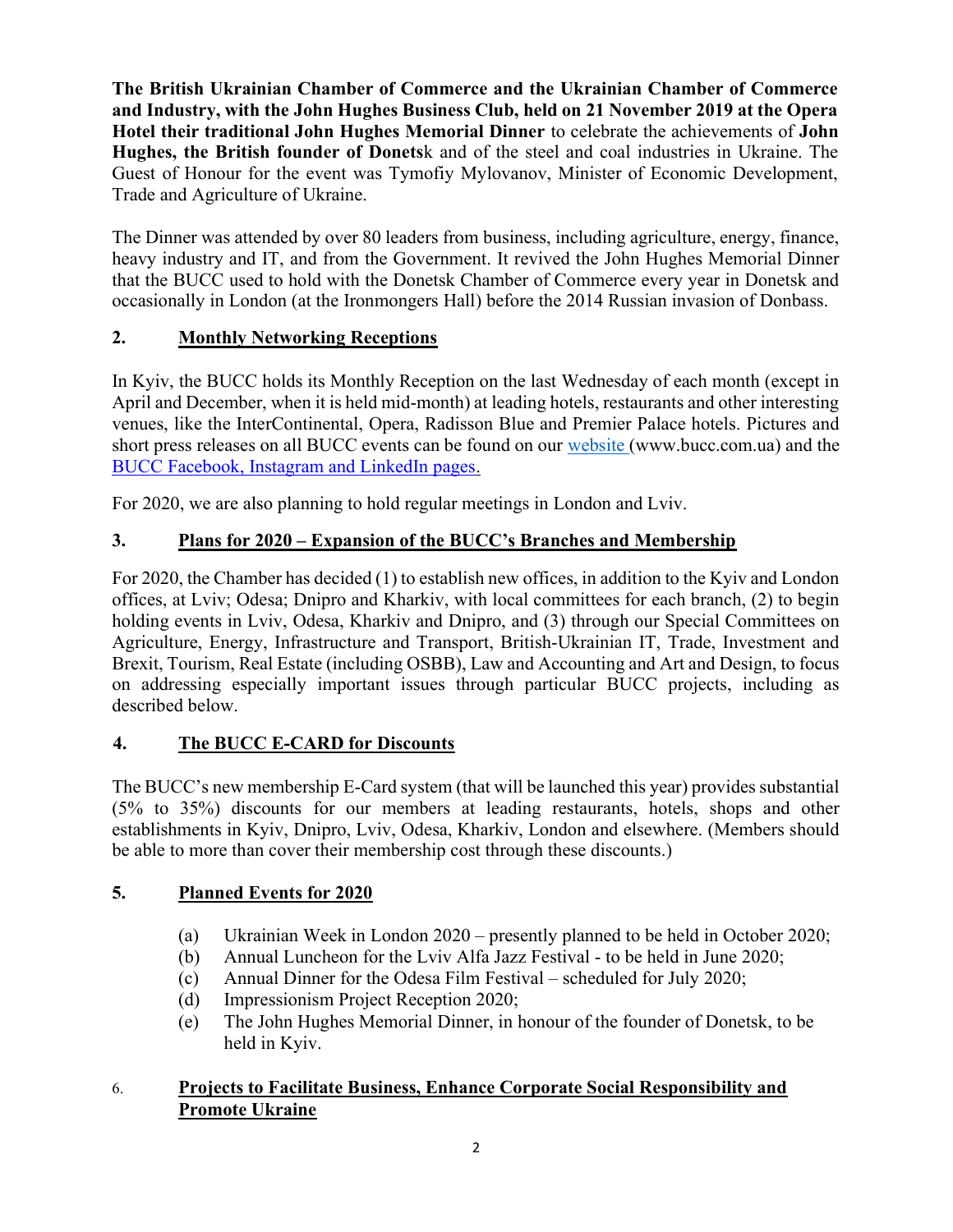The BUCC focuses on a number of special projects, including through our Committees, based on our members' ideas as to what we can do to significantly benefit the British and Ukrainian business community. Presently, we are undertaking the following special projects:

### (a) Brexit

The BUCC's Trade, Investment and Brexit Committee is studying how best to react to Brexit (the exiting of the UK from the EU), so as to develop further trade between Great Britain and Ukraine, and with other countries, when the DCFTA with the EU ceases to apply for the UK. The BUCC believes that because the UK imports more than half of its food, it should be in favor of expanding food imports from Ukraine, unlike the EU which has severely restricted such imports into the EU in its DCFTA with Ukraine to protect EU farmers. Consequently, as one of the world's major food exporters and for other reasons, Ukraine should be a major beneficiary from Brexit.

## (b) Programme for Future Implementation of Ukrainian Week in London

The BUCC is taking forward its Ukrainian Week in London initiative in two directions.

- (1) Together with the British Chambers of Commerce (BCC), that brings together British chambers in the UK and abroad, and the other organisations that cooperated to hold the first Ukrainian Week in London, the BUCC is organising for Ukrainian Week in London to be held in 2020.
- (2) The BUCC's Committees will, before the next Ukrainian Week, be periodically holding events on particular topics of interest for the key Ukrainian Week subjects. In particular, the BUCC's Agriculture Committee, Infrastructure and Transportation Committee, Law and Accounting Committee, Energy Committee and British-Ukrainian IT Committee are addressing issues that were discussed and developed during the previous Ukrainian Week in London, including by encouraging the proposed UK-Ukraine free trade agreement to very broadly liberalise UK-Ukraine trade post-Brexit.

As London is the financial capital of Europe, the UK is Europe's largest net importer of food and the UK is exiting the EU, there are presently special opportunities to greatly enhance commercial and financial ties between the UK and Ukraine. This is especially so because Ukraine is Europe's largest net exporter of food and a major IT center (and the UK's principal IT outsourcing destination). Ukraine is rapidly developing in many other directions, including as one of Europe's growing centers for manufacturing. Thus, the BUCC, through its Ukrainian Week in London initiative, aims over the next several years, during and after the UK's Brexit transition period, to accelerate the development of greater commercial integration between the UK and Ukraine.

### (c) Political Risk Insurance

Ukraine needs greater availability of political/conflict risk insurance, so that such political/conflict risk does not discourage foreign investment into Ukraine. The BUCC's proposal is based on

7.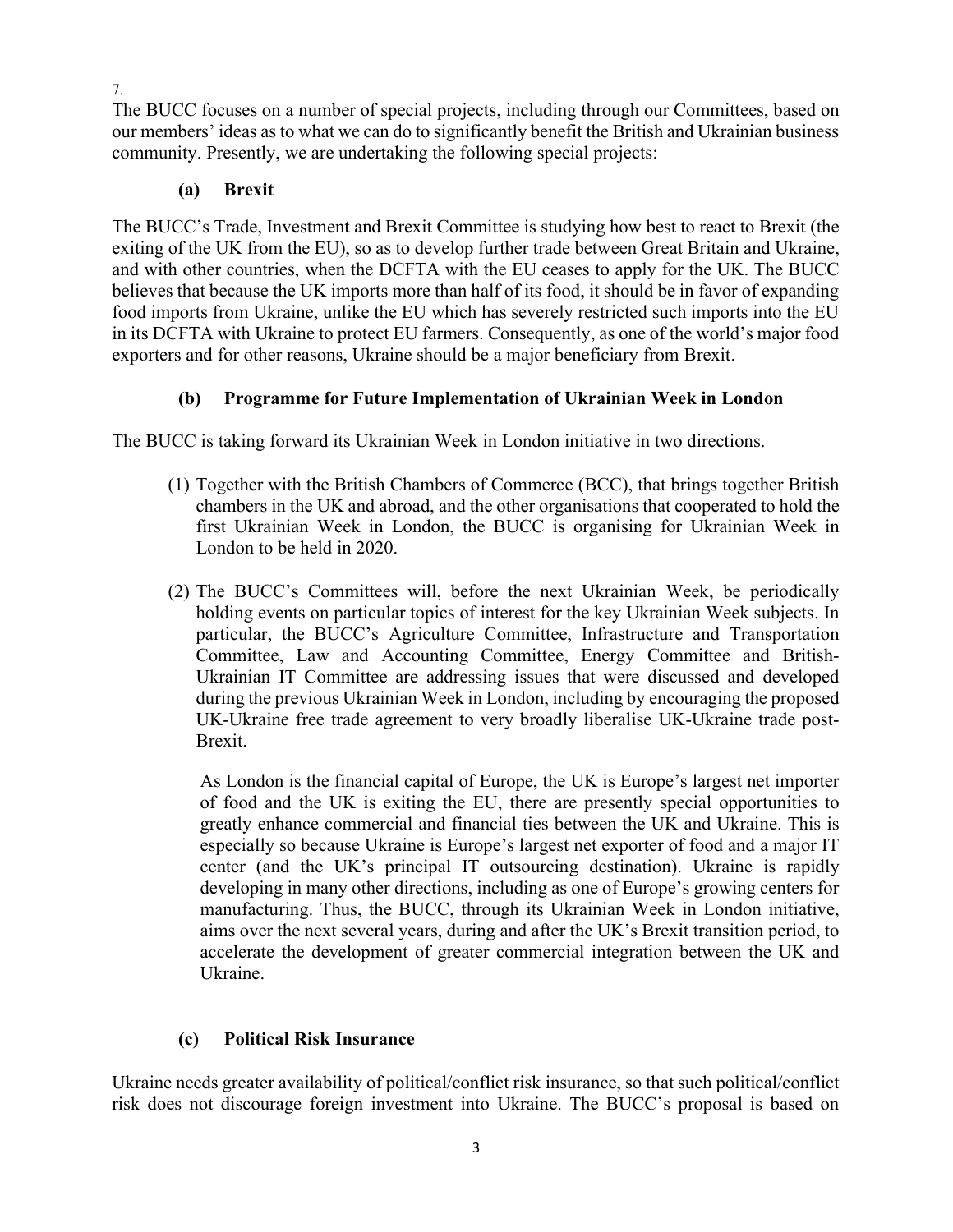increasing the level of political/conflict risk insurance available from the World Bank's MIGA, just as has been preliminary organised, for the same reason, for the West Bank and Gaza, covering both investments and their projected profits.

## (d) Legal Ombudsman Proposal

For Ukraine's judicial reform and anti-corruption programs to actually help protect UK and other foreign investors into Ukraine, Ukraine needs a Legal/Judicial Ombudsman, as was developed by Sweden when corruption in the Swedish courts was a problem in the early 1900s (this is in addition to the existing Business Ombudsman that focuses on administrative issues and is not involved in judicial matters). The BUCC's proposal would allow all litigants in Ukraine to take court decisions that constitute an abuse of justice to this Legal/Judicial Ombudsman for immediate review, as well as for the judges responsible for such abusive decisions to be investigated for presumed corruption (this would operate differently from the lustration of judges that is not based on the actual identified judicial misbehaviour of particular judges). This Legal/Judicial Ombudsman could also provide oversight for the proposed new criminal court as well as the intellectual property court.

## (e) Project to Develop Ports and Private Freight Railways

The BUCC's Infrastructure and Transportation Committee is focused on its project to facilitate moving containers from Asia through Ukraine to Eastern Europe, the Baltics and Scandinavia, and then, shipping grain in the empty containers on their return to Asia. This was a principal focus of the discussions with the previous Ukrainian President at the BUCC's dinner for his official visit to London at the Armourers Hall and during the previous Ukrainian Week in London.

## (f) Project to Develop Irrigation Farming

The BUCC's Agriculture Committee is focused on providing for greater irrigation to address the problem that crop yields in southern Ukraine are decreasing due to increasing drought from climate change, that is damaging soil quality and yields throughout southern Ukraine, and is making the Oleshky Sands, one of Europe's largest deserts that is located in Kherson Oblast, much larger. In connection with this, the BUCC is working on a proposal to exempt, from the current moratorium on the sale of agricultural land, sales of land to Ukrainian farm businesses in designated drought destressed areas that commit to spending certain specified amounts on equipment to irrigate this land.

## (g) Project for the Development of Tourism in Ukraine

The BUCC's Tourism Committee promotes tourism between the UK and Ukraine, and is presently aimed at obtaining special UK destination tourism public relations (PR) services for Ukraine, and in particular Lviv, Kyiv and Odesa, to show potential UK tourists the excellent sites, restaurants and hotels that Ukraine has to offer.

### (h) Project to Create Foreign LLM and IT Programs at Ukrainian Universities

The BUCC has proposed the creation of one-year foreign (principally UK and US) LLM law programs (i.e. available only to those who have completed their full Ukrainian legal education) at leading Ukrainian law schools. This initial LLM program that we are developing is intended to be a model in Kyiv, based on which similar programs could then be created many other Ukrainian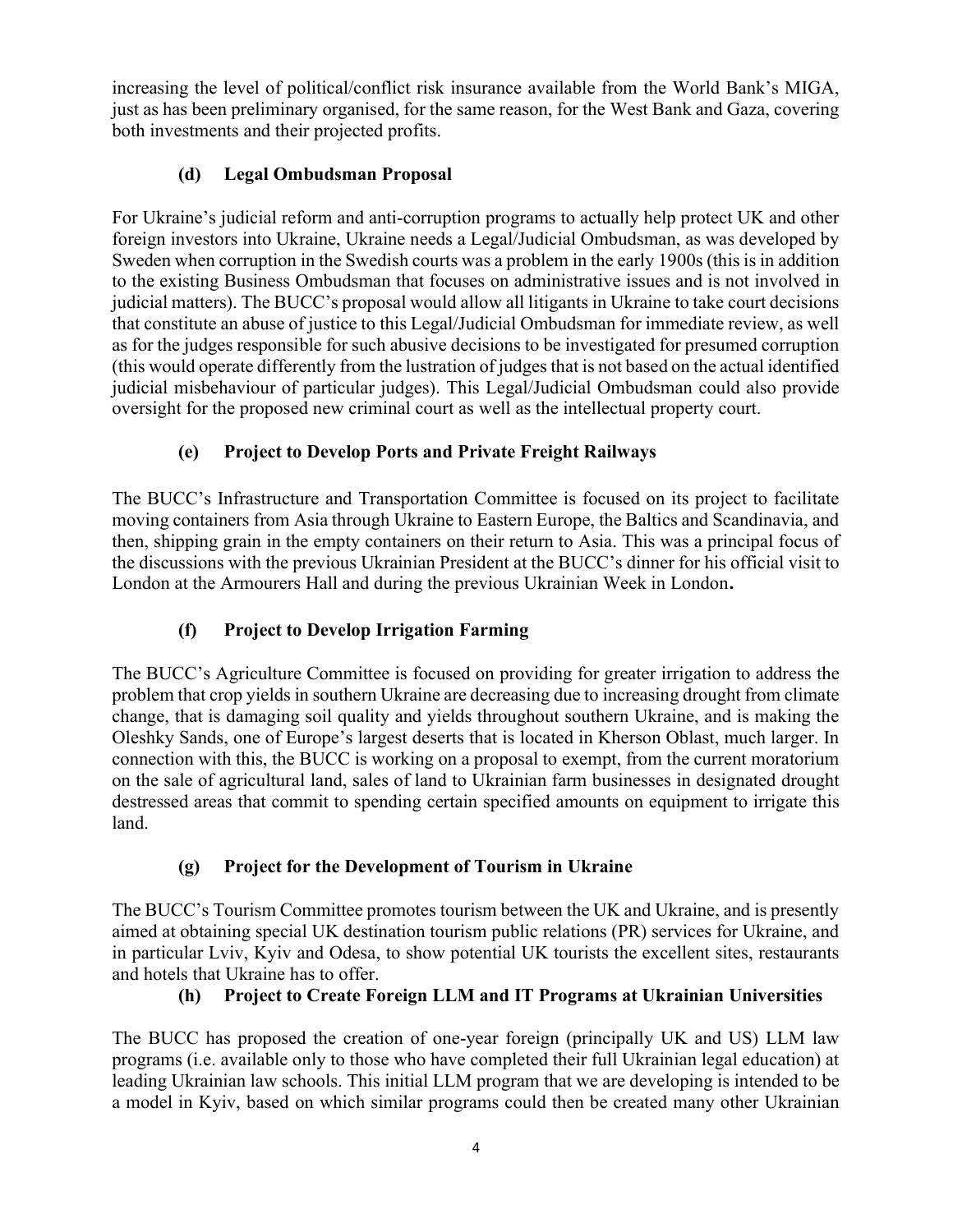academic institutions. We also want to cause the creation of information technology (IT) instructional programs, to address the current shortage of Ukrainians trained to work in the IT sector.

#### (i) Project to Create Scholarships for Ukrainian Students Accepted at Oxford and Cambridge to Cover Tuition so They May Attend.

Many Ukrainian Students complete the difficult admission process and are accepted to Oxford and Cambridge Universities in the UK, only to discover that they cannot afford the tuition and related living expenses, largely because of the cancellation of most scholarship funding programs for Ukrainians to study in the west and the devaluation of the Ukrainian hryvnia. The BUCC is raising funding for scholarships to allow such students to attend, starting with a 17 years old Ukrainian mathematics prodigy, who has completed their Ukrainian undergraduate studies and is interested in continuing their undergraduate studies in pure mathematics, as well as for IT applications, who has been accepted to Trinity College, Cambridge, a world leader in mathematics since Newton taught there.

#### (j) Proposed Exhibitions at, and Creation of Catalogues for, the Kharkiv Art Museum, Ukrainian National Museum in Kyiv, Tate Modern in London, etc. on the Impressionist Mykhailo Tkachenko

The BUCC has been holding exhibitions and receptions on the Ukrainian Impressionist artist Mykhailo Tkachenko in Lviv and Kyiv as well as contributing art studies on Tkachenko in Kharkiv. Tkachenko's story as a leading Impressionist painter in Paris is extraordinary. Although most Ukrainian impressionist artists painted in Ukraine following this genre, Tkachenko actually painted in Paris as a significant contributor to the original development of impressionism. However, he was forgotten after his death in Kharkiv in 1916, despite the exceptional quality of his paintings and his role in what arguably is the most important art movement ever – Impressionism.

Professor James Rubin, one of the world's leading Impressionism experts, and the author of the principal study on Manet and over 60 other books and important articles on Impressionism, has spoken at several of the BUCC's Impressionism events, as well as at three leading Ukrainian Universities on Tkachenko. The BUCC's exhibition at the Hyatt's Ballroom in November 2017 specially featured 30 major paintings by Tkachenko that are privately held and are not otherwise available for public viewing. Professor Rubin is advising the BUCC on its proposed book on Tkachenko (with Korners Art) and on the BUCC's proposed major exhibition of Tkachenko paintings to be shown in leading museums in Kyiv, London, Paris, New York, Chicago and Toronto.

### (k) Campaign to Further Reform the Implementation of the Law on Multi-Apartment Buildings ("OSBB")

The BUCC's Real Estate Committee earlier obtained significant changes to the implementation of the OSBB laws and regulations in Ukraine (please see our previous KyivPost article on this on our website). The BUCC is continuing our work on this.